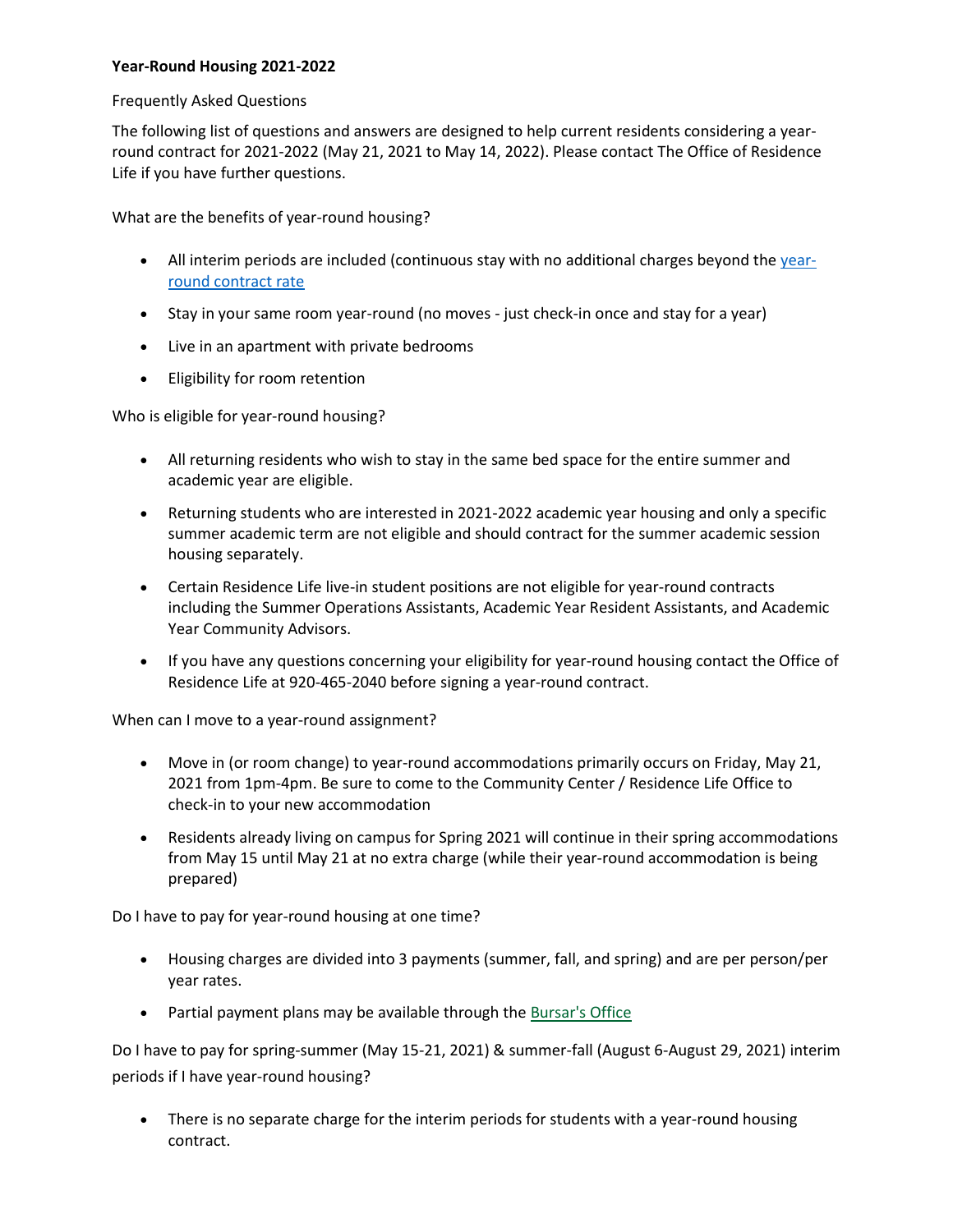How do I contract for year-round housing?

- Starting on November 16, 2020, go to the [online contracting site](https://mercuryportal.uwgb.edu/page/Landing) and you will need to select from:
	- "2021-22 Year-Round Housing Contract"
- Select the Year-Round option

How do I get a specific preferred assignment?

- You will be assigned a Room Selection Priority group (date and time to select) for year-round housing which will allow you to select an apartment during room selection on Monday, March 23 in one of the designated year-round buildings, space permitting
- You may also retain your current room assignment if you live in one of the private bedroom apartments (Harden, Pamperin, Liebl, and Haevers).
- All students that contracted for year-round housing by the deadline last year were able to live in one of the designated buildings (see next question)

What is Room Retention?

- Students living in eligible buildings (Harden, Pamperin, Liebl, and Haevers) with a 2021-2022 year-round contract can choose to keep their current space for the upcoming year, space permitting
- By completing room retention online during the room retention period (November 16, 2020 March 1, 2021), you will finalize your 2021-22 housing assignment and will not need to participate in Online Room Selection, March 22-26, 2021.
- Room Retention for 2021-22 will be open from November 17, 2020 at 9:00 a.m. until March 1, 2021, 11:59 p.m.
- Students who complete room retention will receive additional information about pulling in roommates to any remaining spaces in their apartment.
- [Click here to complete the Room Contracting & Retention process](https://mercuryportal.uwgb.edu/page/Landing)

What buildings are designated as year-round housing?\*

- [Donald Harden Hall](https://www.uwgb.edu/housing/private-room-apartments/donald-harden-hall/)
- [Keith Pamperin Hall](https://www.uwgb.edu/housing/private-room-apartments/keith-pamperin-hall/)
- [Tom Haevers Hall](https://www.uwgb.edu/housing/private-room-apartments/tom-haevers-hall/)
- [Richard Liebl Hall](https://www.uwgb.edu/housing/private-room-apartments/richard-liebl-hall/)

When is the deadline for year-round contracting?

• You need to have contracted for year-round housing by March 17, 2021, 11:59 p.m.

If I change my mind about year-round can I change my contract to academic year housing?

• If you sign and submit a year-round housing contract, you are bound to the terms and conditions of the contract